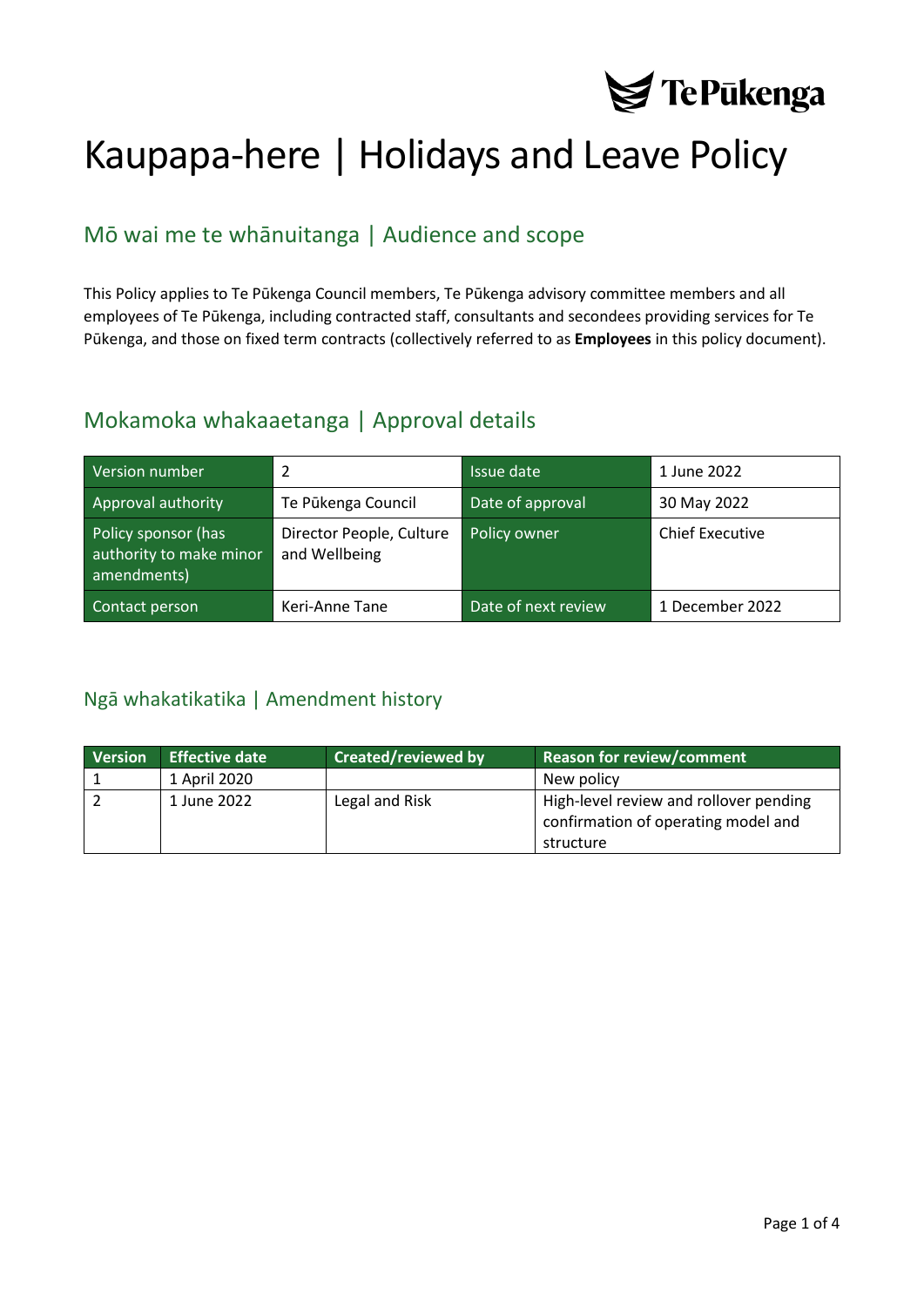

# Ngā Ihirangi | Table of Contents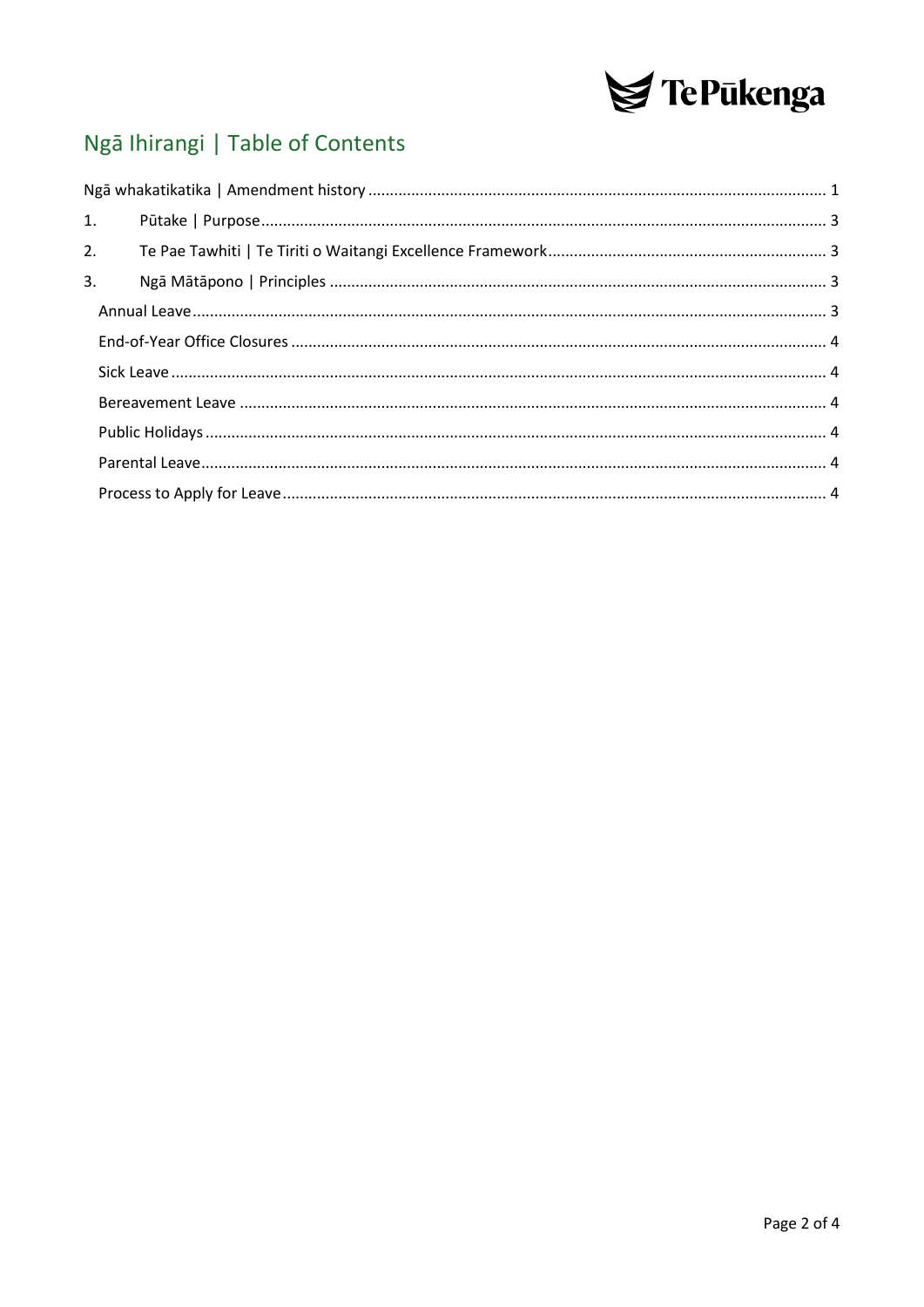

# **Kaupapa-here | Holidays and Leave Policy**

## <span id="page-2-0"></span>1. Pūtake | Purpose

The purpose of this policy is to provide a framework for taking and managing leave at Te Pūkenga. The aim of this policy is to encourage all employees to maintain a positive work/life balance by taking their full annual leave entitlement in the year it falls due. This will assist Te Pūkenga with meeting its obligations as a healthy and well workplace while at the same time minimising the carrying forward of annual leave and the negative effect that can have on Te Pūkenga financial performance.

## <span id="page-2-1"></span>2. Te Pae Tawhiti | Te Tiriti o Waitangi Excellence Framework

The Council of Te Pūkenga acknowledges that this Policy has been adopted while there is ongoing work being carried out to consider how Te Pae Tawhiti - Te Tiriti o Waitangi Excellence Framework should be fully embedded in the Policy. The Council notes that Te Pūkenga is still on its transition journey and, as it matures, this Policy and others will be reviewed to ensure they align with the new Operating Model and reflect Te Pae Tawhiti best practice.

## <span id="page-2-3"></span><span id="page-2-2"></span>3. Ngā Mātāpono | Principles

## Annual Leave

- 3.1. Te Pūkenga will comply with the Holidays Act 2003 with regard to annual leave entitlements.
- 3.2. Managers are responsible for monitoring the annual leave balances of their direct reports and ensuring employees have the opportunity to take their full annual leave entitlement for the year. Employees must be given the opportunity to take at least one continuous two-week break each year.
- 3.3. You are expected to carry forward no more than 10 days annual leave entitlement to the following leave year.
- 3.4. Provided there is sufficient leave available, annual leave requests will be granted whenever possible, taking into account the needs of Te Pūkenga. If you and your manager are unable to agree on when you will take your annual holidays, your manager may direct you to take annual leave on no less than 14 days' notice.
- 3.5. You may take anticipated annual leave (i.e., leave which has accrued but not yet become an entitlement).
- 3.6. You may request one week of your annual leave is paid out to you. Approval will be granted on an individual basis.